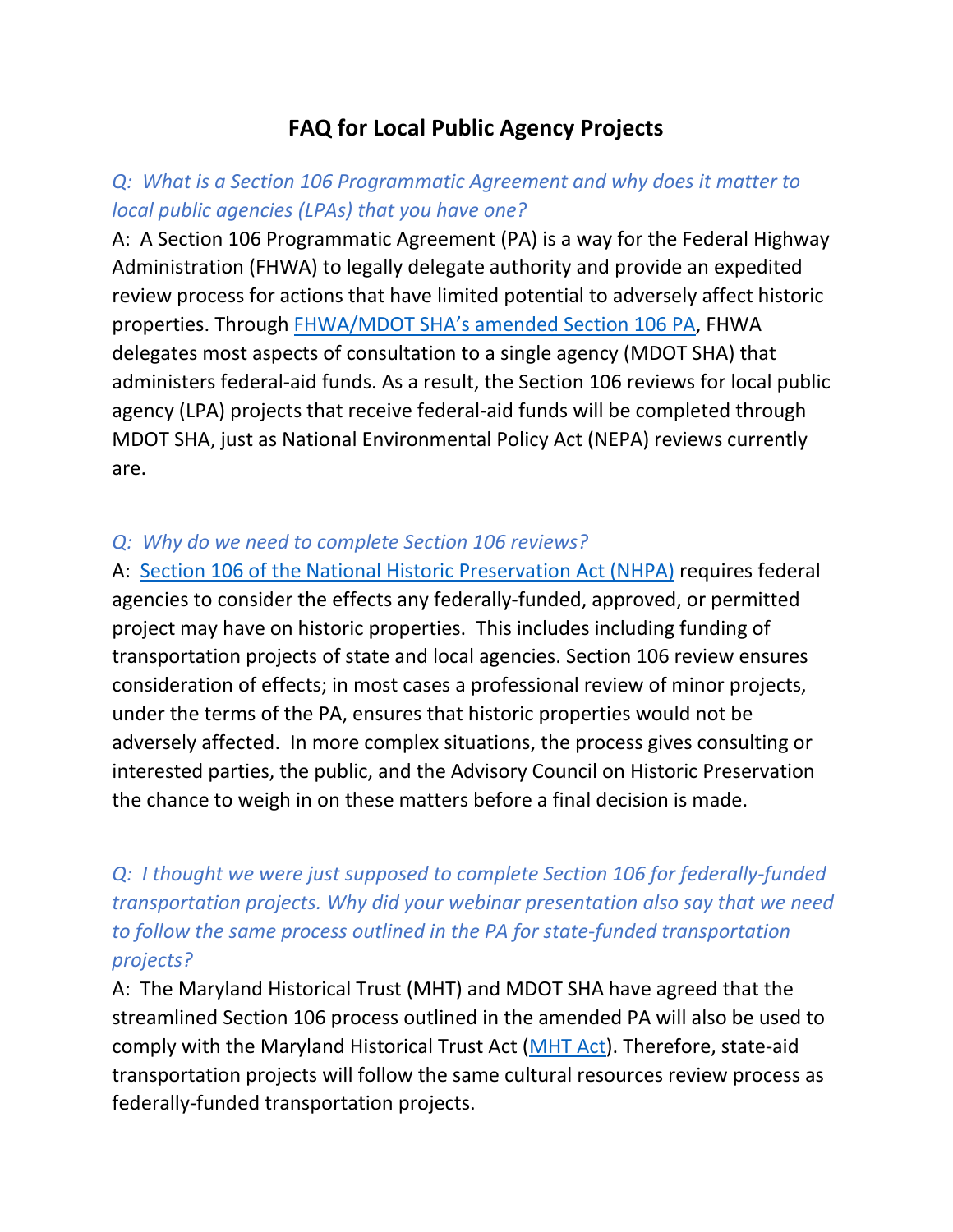### *Q: What happens if we don't follow this new process?*

A: Following the process in the amended PA for transportation projects is required to receive your federal-aid or state-aid funding. Section 106 and/or MHT Act review must be completed prior to the disbursement of federal- or state-aid funds, just as NEPA/MEPA review must be completed prior to the disbursement of such funds.

## *Q: Does this new Section 106 review process mean my project will get slowed down?*

A: No. In fact, in many cases Section 106/MHT Act review will proceed more quickly than in the past! This is because the amended PA allows for a streamlined process through which certain types of projects can potentially be exempted from further consultation. The exemption categories are found in Appendix 1 and Appendix 2 of the PA.

### *Q: So will local public agencies still be contacting MHT for federal-aid or state-aid transportation projects?*

A: All formal MHT consultation will be conducted between MDOT SHA and MHT; however, MHT is a resource as the state's historic preservation office for general guidance or information on Maryland's historic preservation requirements. In complex situations, MDOT SHA, MHT, and the local public agency will work together.

### *Q: What about my project that is currently under review with MHT?*

A: Projects that are currently under review with MHT will be sent to MDOT SHA to complete the review process.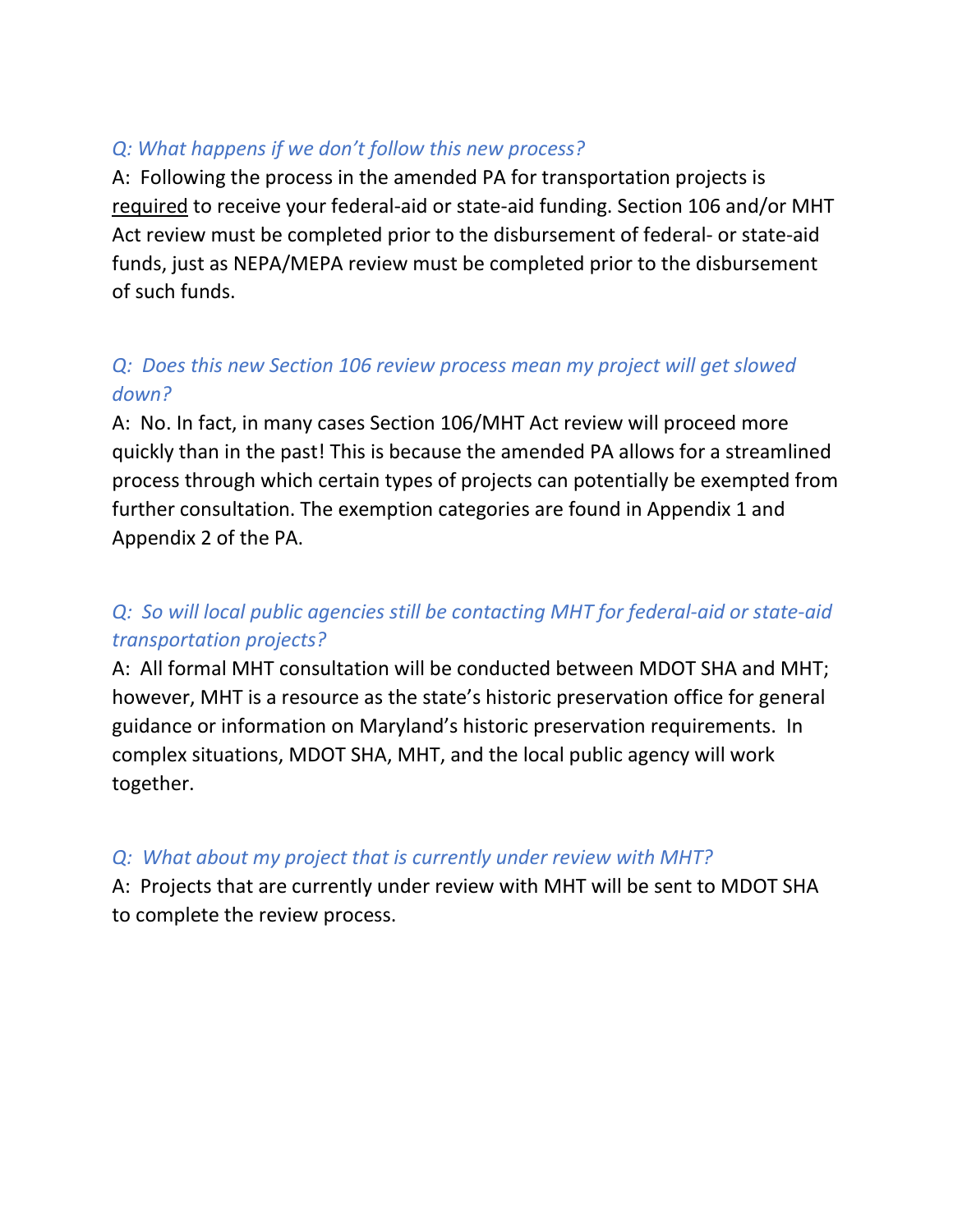## *Q: Is this review process required for local projects that are not federal/state funded projects, but require permits or other involvement from MDOT SHA?*

A: No. Continue to follow the existing processes for access permits, utility permits, or other permitting needs:

#### <https://www.roads.maryland.gov/mdotsha/pages/Index.aspx?PageId=690>

For some permits, direct consultation by the applicant with MHT is recommended after review by cultural resources staff. Continue to follow the existing process in these situations.

## *Q: What if my project has already been reviewed by MHT for another funding source?*

A: If projects were previously reviewed for other federal and/or state funding sources (not MDOT SHA or FHWA funds) the new process still applies. Please provide your prior correspondence with MHT to the MDOT SHA Environmental Manager (EM) and that will help facilitate review.

### Q: *What do we do when there are changes to project scopes after my project has already been reviewed under Section 106?*

A: If there are any projects that have already been submitted to MHT, but there's a change in the project in a later date as you move toward final design, keep your EM informed as you have historically done on other parts of the project (i.e., for NEPA coordination). The EM will coordinate with the Cultural Resources Section and will communicate with the LPA if the change would require additional cultural resources review or information.